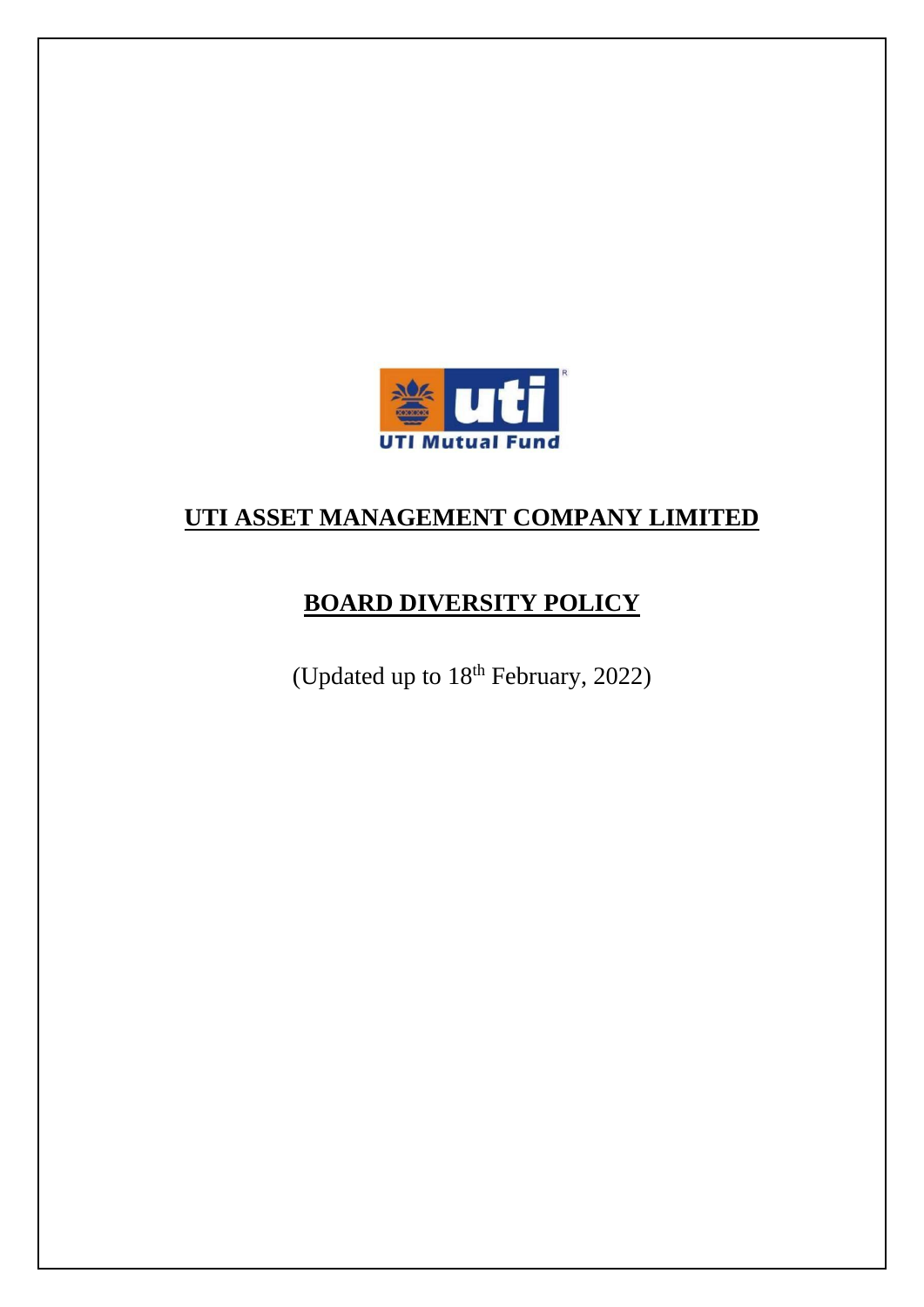| Sr. No. | <b>Particulars</b>     | Page No.       |
|---------|------------------------|----------------|
| 1.      | Introduction           |                |
| 2.      | Purpose                | 1              |
| 3.      | Objectives             | 1              |
| 4.      | Definitions            |                |
| 5.      | Applicability          | $\overline{2}$ |
| 6.      | <b>Board Diversity</b> | $\overline{2}$ |
| 7.      | Review                 | 3              |
| 8.      | Conflict               | 3              |
| 9.      | Amendments             | 3              |
| 10.     | Disclosure             | 3              |
| 11.     | <b>Effective Date</b>  | 3              |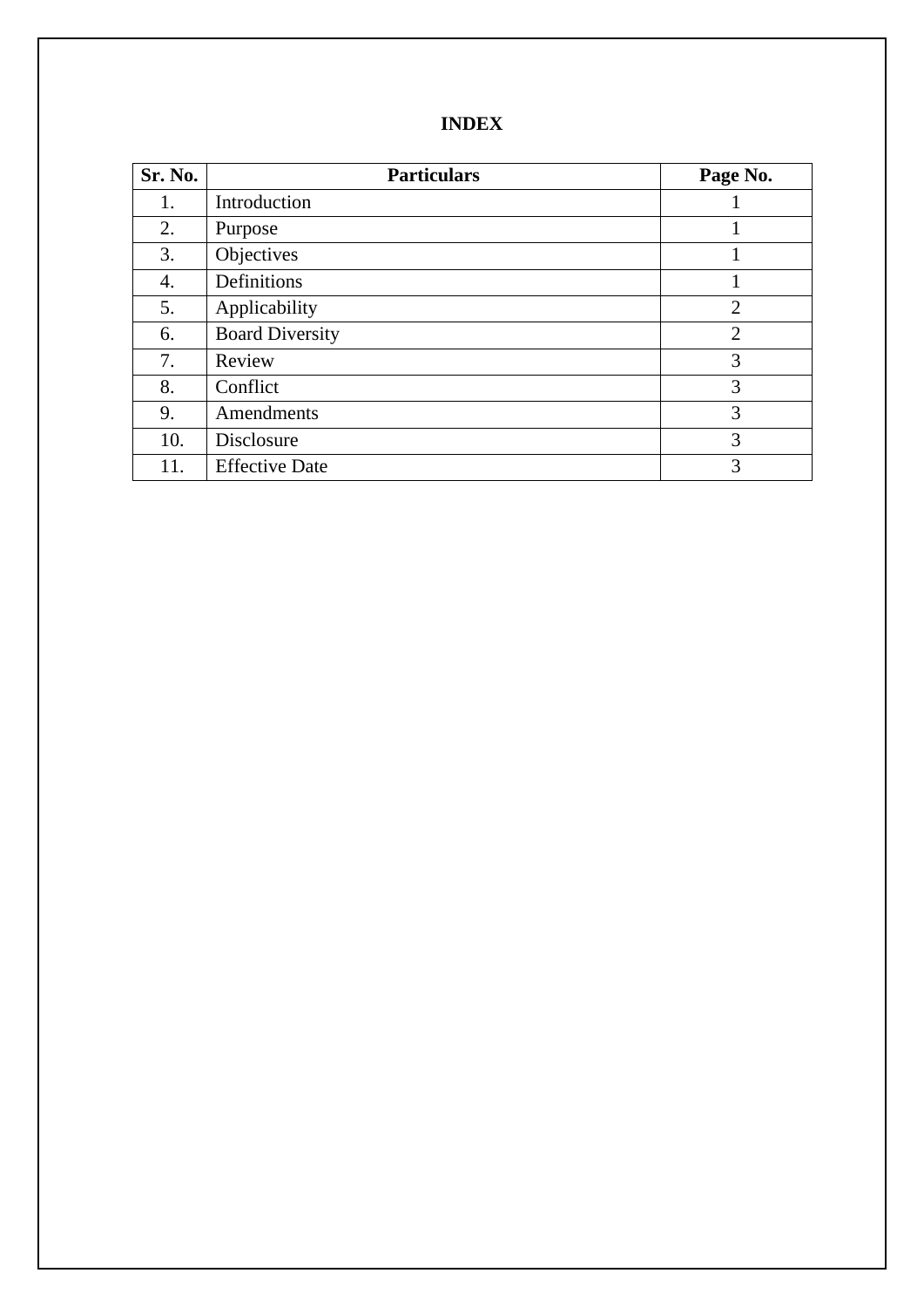

## **1. Introduction:**

- 1.1 This Policy shall be called as 'Policy to promote diversity on the Board' or 'Board Diversity Policy' or 'Policy'.
- 1.2 This Policy is formulated by the Nomination and Remuneration Committee in accordance with SEBI (Listing Obligations and Disclosure Requirements) Regulations, 2015 ("Listing Regulations") and pursuant to Section 178 of Companies Act, 2013 ("the Act").

## **2. Purpose:**

2.1 The Company recognizes that diversity in the composition of the Board of Directors has become essential in view of the business environment, greater social responsibility, increasing emphasis on corporate governance, need for addressing concerns of diverse stakeholders and the necessity for managing risks in the business effectively. A Board composed of qualified and skilled people, with a broad range of experience relevant to the business, is important for effective corporate governance and sustained commercial success of a company.

## **3. Objective:**

- 3.1 The Objective of this Policy include:
	- a) To have an optimum mix of Executive, Non-executive and Independent Directors, including Women Directors.
	- b) To encourage healthy and open discussion and to promote independence of judgement in the Board and Committees meetings.
	- c) To help the Company build a better Board that can draw upon a wide range of perspective, expertise, knowledge and experience.
	- d) To make corporate governance more effective.

#### **4. Definitions:**

4.1 For the purpose of this Policy, the following terms shall have the meanings assigned to them hereunder:

**Board Diversity Policy Page 1 of 4**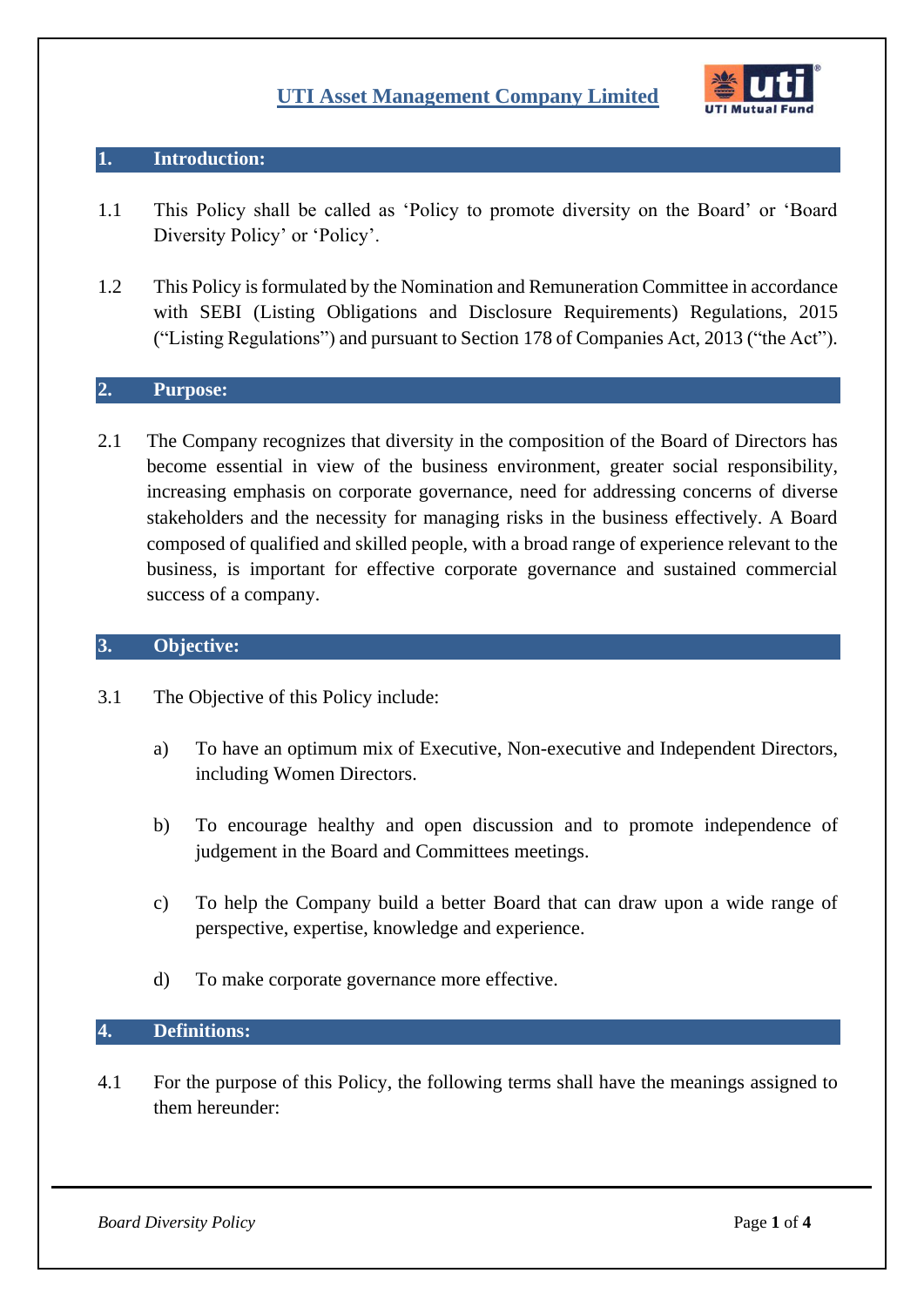## **UTI Asset Management Company Limited**



- a) "Board of Directors" or "Board" means the collective body of the Directors of the Company.
- b) "Committee" means the Nomination and Remuneration Committee of the Board.
- c) "Director" means a director appointed to the Board of the Company.
- 4.2 The words, terms and expressions referred to in this Policy will have the same meaning as defined under the Act, rules made there under and the Listing Regulations.
- 4.3 In this Policy, unless contrary intention appears:
	- a) the clause headings are for ease of reference only and shall not be relevant to interpretation;
	- b) a reference to a clause number includes a reference to its sub-clauses;
	- c) words in singular number include the plural and *vice-versa*.

## **5. Applicability:**

5.1 This policy is applicable to all the Directors.

## **6. Board Diversity:**

- 6.1 The Committee shall ensure that the Board have an optimum combination of Executive, Non-Executive and Independent Directors (including at least one Independent Woman Director) in accordance with requirements of the Act, SEBI Listing Regulations and other statutory, regulatory and contractual obligations of the Company.
- 6.2 The Board shall constitute the Board level committees comprising of Directors having relevant experience & competency in the field.
- 6.3 The Company recognises the benefits of having a diverse Board and sees increasing diversity at Board level as an essential element in maintaining a competitive advantage. The Company believes that a truly diverse Board will leverage differences in thought, perspective, knowledge, skill, industry experience, cultural and geographical background and age irrespective of race, caste, creed, religion and gender, which will ensure that the Company retains its competitive advantage. The Company further believes that a diverse Board will contribute towards driving business results, make corporate governance more effective, enhance quality and decision making capability, ensure sustainable development and enhance the reputation of the Company.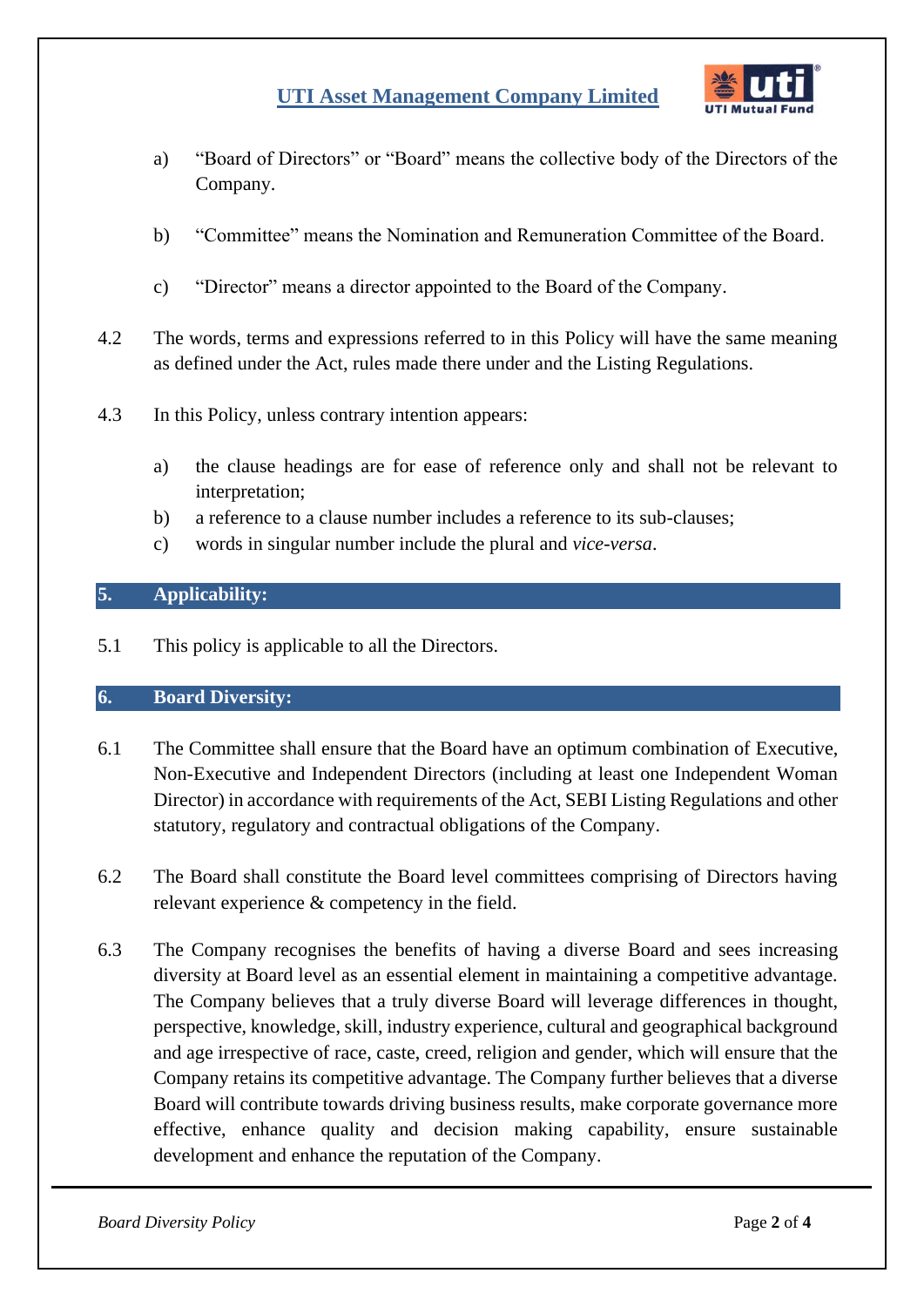## **UTI Asset Management Company Limited**



6.4 The Committee shall review the profile of the prospective candidates for appointment as Director on the Board taking into consideration educational qualification, knowledge, professional experience in financial industry including financial literacy & expertise, global market awareness and other relevant factors as may be considered appropriate. The Board shall comprise of optimum mix of members to maintain high level of ethical standards.

#### **7. Review:**

7.1 The Committee shall monitor and review the Policy at least once in a year and recommend the necessary changes, if any, to the Board for its consideration and approval.

#### **8. Conflict:**

8.1 In the event of any conflict between this Policy and the extant regulations, the regulations shall prevail.

#### **9. Amendment(s):**

- 9.1 This Policy may be amended, modified or supplemented from time to time to ensure compliance with any modification, amendment or supplementation to the SEBI Listing Regulations or as may be otherwise prescribed by the Nomination and Remuneration Committee or Board from time to time.
- 9.2 Any subsequent amendments(s), modification(s) or supplementation(s) to this Charter shall be effective from the date of approval of Board, unless specified otherwise.

#### **10. Disclosure:**

10.1 The Company shall disclose this Policy on its website. The necessary disclosure, if any about the policy shall also be made in the Annual Report of the Company.

#### **11. Effective Date:**

11.1 The Policy shall be effective from the date of approval of Board *i.e.* 16th December, 2019.